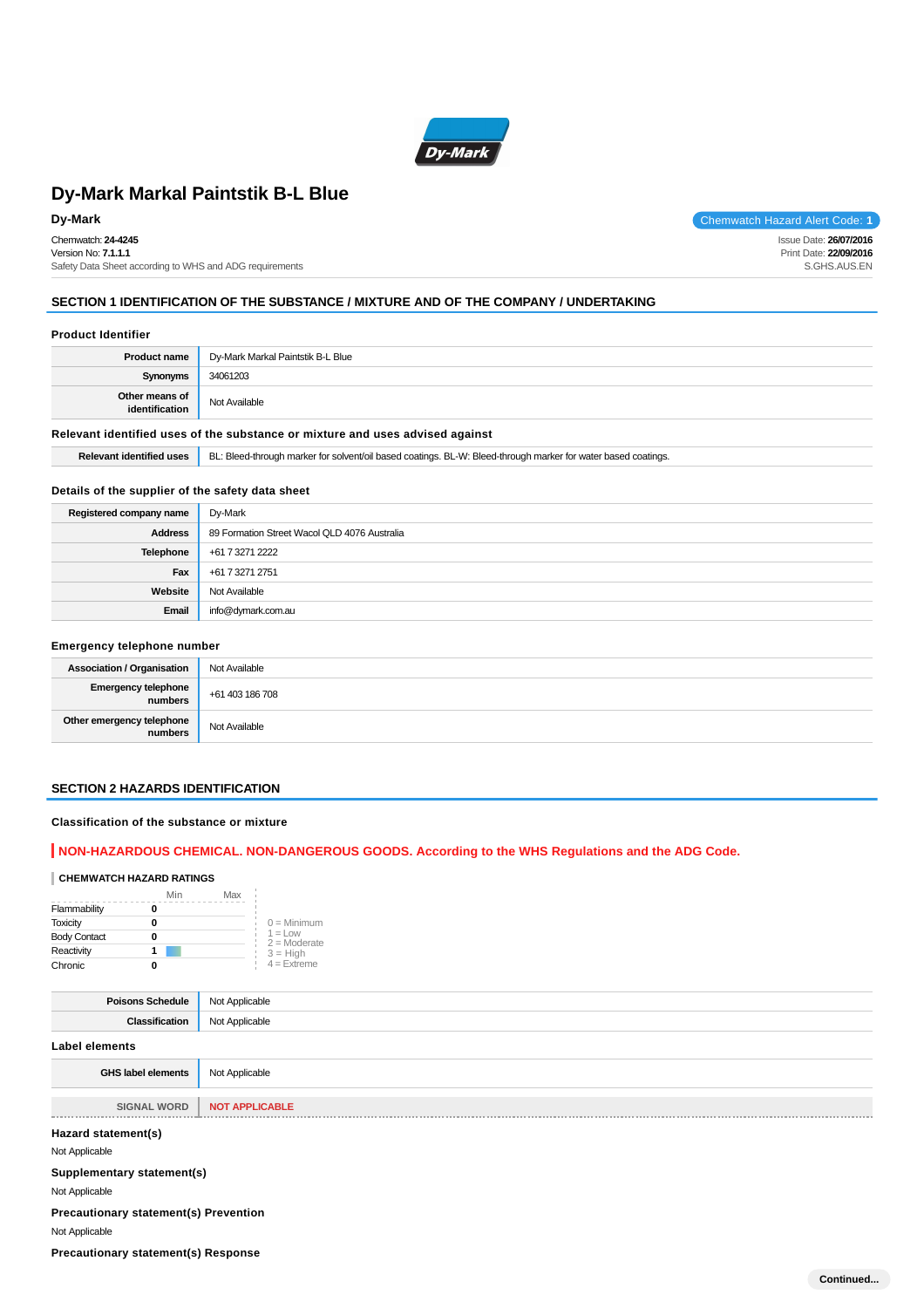Not Applicable

**Precautionary statement(s) Storage**

Not Applicable **Precautionary statement(s) Disposal**

Not Applicable

# **SECTION 3 COMPOSITION / INFORMATION ON INGREDIENTS**

#### **Substances**

See section below for composition of Mixtures

#### **Mixtures**

| CAS No           | %[weight]            | Name                                    |
|------------------|----------------------|-----------------------------------------|
| Available<br>Not | 100<br>$\sim$ $\sim$ | edients determined not to be hazardous. |

# **SECTION 4 FIRST AID MEASURES**

#### **Description of first aid measures**

| <b>Eye Contact</b>  | If this product comes in contact with eyes:<br>▶ Wash out immediately with water.<br>If irritation continues, seek medical attention.<br>► Removal of contact lenses after an eye injury should only be undertaken by skilled personnel. |
|---------------------|------------------------------------------------------------------------------------------------------------------------------------------------------------------------------------------------------------------------------------------|
| <b>Skin Contact</b> | If skin or hair contact occurs:<br>Fiush skin and hair with running water (and soap if available).<br>Seek medical attention in event of irritation.                                                                                     |
| <b>Inhalation</b>   | If fumes, aerosols or combustion products are inhaled remove from contaminated area.<br>• Other measures are usually unnecessary.                                                                                                        |
| Ingestion           | Immediately give a glass of water.<br>First aid is not generally required. If in doubt, contact a Poisons Information Centre or a doctor.                                                                                                |

## **Indication of any immediate medical attention and special treatment needed**

Treat symptomatically.

## **SECTION 5 FIREFIGHTING MEASURES**

## **Extinguishing media**

- Water spray or fog.
- Alcohol stable foam.
- Dry chemical powder.
- ▶ Carbon dioxide.

### **Special hazards arising from the substrate or mixture**

| <b>Fire Incompatibility</b>    | Avoid contamination with oxidising agents i.e. nitrates, oxidising acids, chlorine bleaches, pool chlorine etc. as ignition may result                                                                                                                                                                                                                                                                                                                  |  |  |  |  |
|--------------------------------|---------------------------------------------------------------------------------------------------------------------------------------------------------------------------------------------------------------------------------------------------------------------------------------------------------------------------------------------------------------------------------------------------------------------------------------------------------|--|--|--|--|
| <b>Advice for firefighters</b> |                                                                                                                                                                                                                                                                                                                                                                                                                                                         |  |  |  |  |
| <b>Fire Fighting</b>           | Alert Fire Brigade and tell them location and nature of hazard.<br>• Wear breathing apparatus plus protective gloves.<br>▶ Prevent, by any means available, spillage from entering drains or water courses.<br>• Use water delivered as a fine spray to control fire and cool adjacent area.                                                                                                                                                            |  |  |  |  |
| <b>Fire/Explosion Hazard</b>   | The material is not readily combustible under normal conditions.<br>► However, it will break down under fire conditions and the organic component may burn.<br>$\triangleright$ Not considered to be a significant fire risk.<br>► Heat may cause expansion or decomposition with violent rupture of containers.<br>Combustion products include; carbon monoxide (CO) carbon dioxide (CO2) other pyrolysis products typical of burning organic material |  |  |  |  |
| <b>HAZCHEM</b>                 | Not Applicable                                                                                                                                                                                                                                                                                                                                                                                                                                          |  |  |  |  |

# **SECTION 6 ACCIDENTAL RELEASE MEASURES**

### **Personal precautions, protective equipment and emergency procedures**

See section 8

#### **Environmental precautions**

See section 12

### **Methods and material for containment and cleaning up**

| <b>Minor Spills</b> | $\triangleright$ Clean up all spills immediately.<br>Avoid contact with skin and eves.                                |  |  |
|---------------------|-----------------------------------------------------------------------------------------------------------------------|--|--|
|                     | Wear impervious gloves and safety glasses.<br>• Place spilled material in a clean, drv. sealable, labelled container, |  |  |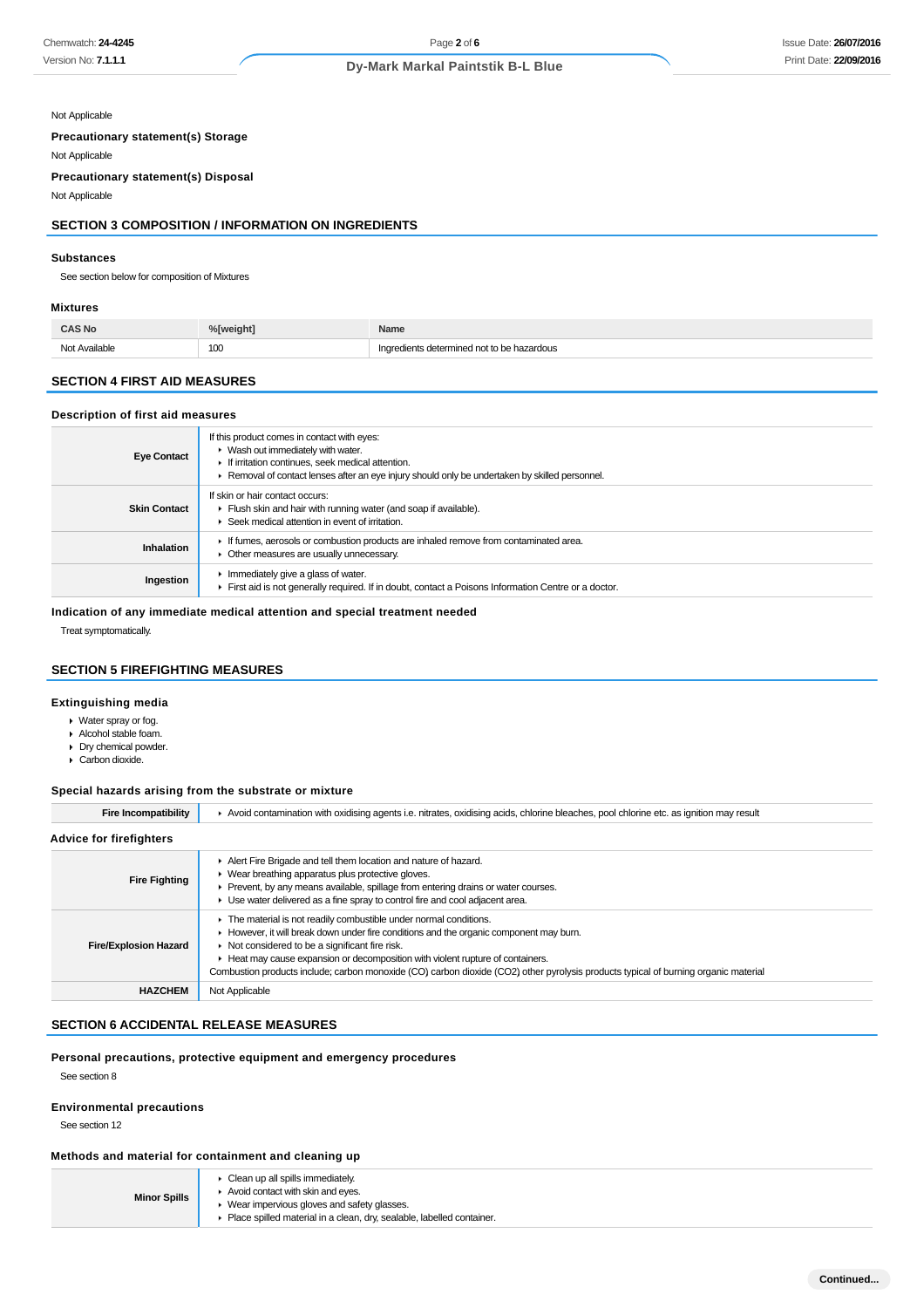**Major Spills** Clear area of personnel and move upwind. Alert Fire Brigade and tell them location and nature of hazard. Control personal contact with the substance, by using protective equipment and dust respirator. Prevent spillage from entering drains, sewers or water courses.

Personal Protective Equipment advice is contained in Section 8 of the SDS.

# **SECTION 7 HANDLING AND STORAGE**

| Precautions for safe handling                                |                                                                                                                                                                                                                   |  |  |
|--------------------------------------------------------------|-------------------------------------------------------------------------------------------------------------------------------------------------------------------------------------------------------------------|--|--|
| Safe handling                                                | Limit all unnecessary personal contact.<br>▶ Wear protective clothing when risk of exposure occurs.<br>$\blacktriangleright$ Use in a well-ventilated area.<br>• When handling <b>DO NOT</b> eat, drink or smoke. |  |  |
| Other information                                            | Store in original containers.<br>▶ Keep containers securely sealed.<br>Store in a cool, dry area protected from environmental extremes.<br>Store away from incompatible materials and foodstuff containers.       |  |  |
| Conditions for safe storage, including any incompatibilities |                                                                                                                                                                                                                   |  |  |
| Suitable container                                           | Lined metal can, lined metal pail/can.<br>• Plastic pail.<br>• Polyliner drum.<br>Packing as recommended by manufacturer.                                                                                         |  |  |
| Storage incompatibility                                      | Avoid contamination of water, foodstuffs, feed or seed.<br>. A control or a reaction containt a coloring to an annual and                                                                                         |  |  |

Avoid reaction with oxidising agents + + + + + + +

**X** — Must not be stored together<br> **0** — May be stored together with **0** — May be stored together with specific preventions

**+** — May be stored together

### **SECTION 8 EXPOSURE CONTROLS / PERSONAL PROTECTION**

### **Control parameters**

#### **OCCUPATIONAL EXPOSURE LIMITS (OEL)**

**INGREDIENT DATA**

#### Not Available

#### **EMERGENCY LIMITS**

| Ingredient                                    | <b>Material name</b> | TEEL-1        | TEEL-2              | TEEL-3        |
|-----------------------------------------------|----------------------|---------------|---------------------|---------------|
| Dy-Mark Markal Paintstik B-L<br>Blue          | Not Available        | Not Available | Not Available       | Not Available |
|                                               |                      |               |                     |               |
| Ingredient                                    | <b>Original IDLH</b> |               | <b>Revised IDLH</b> |               |
| Ingredients determined not to<br>be hazardous | Not Available        |               | Not Available       |               |

### **Exposure controls**

| Appropriate engineering<br>controls | None under normal operating conditions.                                                                                                                                                                                                                                                                                                                                                                                                                                                                                                                                                                                                                                                                                                                                                             |  |  |
|-------------------------------------|-----------------------------------------------------------------------------------------------------------------------------------------------------------------------------------------------------------------------------------------------------------------------------------------------------------------------------------------------------------------------------------------------------------------------------------------------------------------------------------------------------------------------------------------------------------------------------------------------------------------------------------------------------------------------------------------------------------------------------------------------------------------------------------------------------|--|--|
| <b>Personal protection</b>          |                                                                                                                                                                                                                                                                                                                                                                                                                                                                                                                                                                                                                                                                                                                                                                                                     |  |  |
| Eye and face protection             | No special equipment for minor exposure i.e. when handling small quantities.<br>OTHERWISE:<br>Safety glasses with side shields.<br>▶ Contact lenses may pose a special hazard; soft contact lenses may absorb and concentrate irritants. A written policy document, describing the wearing of<br>lenses or restrictions on use, should be created for each workplace or task.                                                                                                                                                                                                                                                                                                                                                                                                                       |  |  |
| <b>Skin protection</b>              | See Hand protection below                                                                                                                                                                                                                                                                                                                                                                                                                                                                                                                                                                                                                                                                                                                                                                           |  |  |
| <b>Hands/feet protection</b>        | The selection of suitable gloves does not only depend on the material, but also on further marks of quality which vary from manufacturer to manufacturer. Where<br>the chemical is a preparation of several substances, the resistance of the glove material can not be calculated in advance and has therefore to be checked prior<br>to the application.<br>The exact break through time for substances has to be obtained from the manufacturer of the protective gloves and has to be observed when making a final<br>choice.<br>Personal hygiene is a key element of effective hand care.<br>Experience indicates that the following polymers are suitable as glove materials for protection against undissolved, dry solids, where abrasive particles are not<br>present.<br>polychloroprene. |  |  |
|                                     | Continued                                                                                                                                                                                                                                                                                                                                                                                                                                                                                                                                                                                                                                                                                                                                                                                           |  |  |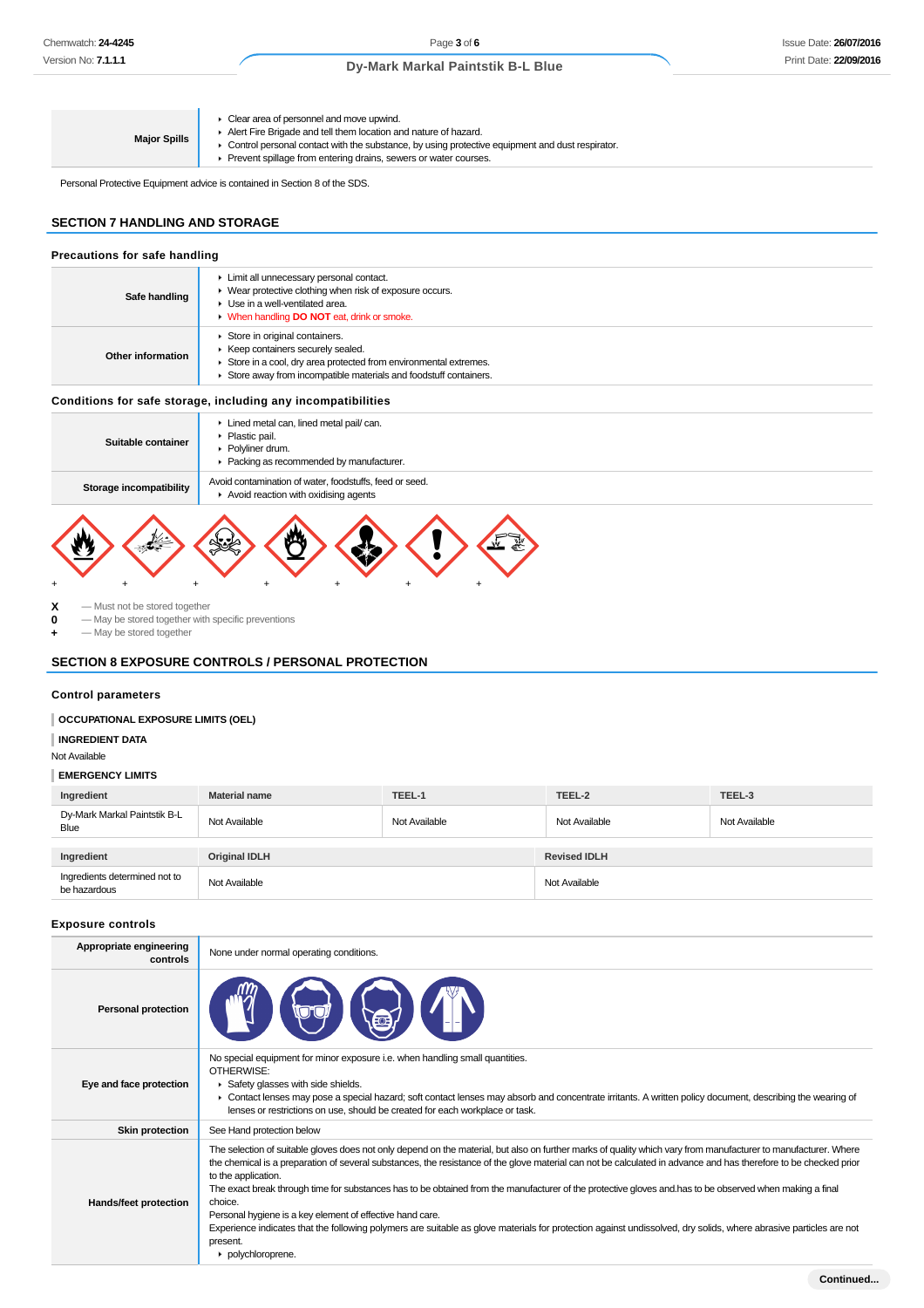|                        | $\triangleright$ nitrile rubber.<br>butyl rubber.                                                                                    |
|------------------------|--------------------------------------------------------------------------------------------------------------------------------------|
| <b>Body protection</b> | See Other protection below                                                                                                           |
| Other protection       | No special equipment needed when handling small quantities.<br><b>OTHERWISE:</b><br>• Overalls.<br>• Barrier cream.<br>Eyewash unit. |
| <b>Thermal hazards</b> | Not Available                                                                                                                        |

#### **Respiratory protection**

Particulate. (AS/NZS 1716 & 1715, EN 143:000 & 149:001, ANSI Z88 or national equivalent)

| <b>Required Minimum Protection Factor</b> | <b>Half-Face Respirator</b> | <b>Full-Face Respirator</b> | <b>Powered Air Respirator</b> |
|-------------------------------------------|-----------------------------|-----------------------------|-------------------------------|
| up to $10 \times ES$                      | P <sub>1</sub><br>Air-line* |                             | PAPR-P1                       |
| up to $50 \times ES$                      | Air-line**                  | P <sub>2</sub>              | PAPR-P2                       |
| up to $100 \times ES$                     |                             | P <sub>3</sub>              |                               |
|                                           |                             | Air-line*                   |                               |
| $100 + x ES$                              |                             | Air-line**                  | PAPR-P3                       |

\* - Negative pressure demand \*\* - Continuous flow

A(All classes) = Organic vapours, B AUS or B1 = Acid gasses, B2 = Acid gas or hydrogen cyanide(HCN), B3 = Acid gas or hydrogen cyanide(HCN), E = Sulfur dioxide(SO2), G = Agricultural chemicals, K = Ammonia(NH3), Hg = Mercury, NO = Oxides of nitrogen, MB = Methyl bromide, AX = Low boiling point organic compounds(below 65 degC)

#### **SECTION 9 PHYSICAL AND CHEMICAL PROPERTIES**

#### **Information on basic physical and chemical properties**

Appearance Solid cylindrical crayon with a low odour; not miscible with water.

| <b>Physical state</b>                           | Solid          | Relative density (Water = 1)                      | >1             |
|-------------------------------------------------|----------------|---------------------------------------------------|----------------|
| Odour                                           | Not Available  | <b>Partition coefficient</b><br>n-octanol / water | Not Available  |
| Odour threshold                                 | Not Available  | Auto-ignition temperature<br>$(^{\circ}C)$        | Not Available  |
| pH (as supplied)                                | Not Applicable | Decomposition<br>temperature                      | Not Available  |
| Melting point / freezing<br>point $(^{\circ}C)$ | 66             | Viscosity (cSt)                                   | Not Applicable |
| Initial boiling point and<br>boiling range (°C) | Not Applicable | Molecular weight (g/mol)                          | Not Applicable |
| Flash point (°C)                                | >121           | <b>Taste</b>                                      | Not Available  |
| <b>Evaporation rate</b>                         | Not Applicable | <b>Explosive properties</b>                       | Not Available  |
| Flammability                                    | Not Applicable | <b>Oxidising properties</b>                       | Not Available  |
| Upper Explosive Limit (%)                       | Not Applicable | Surface Tension (dyn/cm or<br>$mN/m$ )            | Not Applicable |
| Lower Explosive Limit (%)                       | Not Applicable | <b>Volatile Component (%vol)</b>                  | 0              |
| Vapour pressure (kPa)                           | Not Applicable | Gas group                                         | Not Available  |
| Solubility in water (g/L)                       | Immiscible     | pH as a solution (1%)                             | Not Applicable |
| Vapour density (Air = 1)                        | Not Applicable | VOC g/L                                           | Not Available  |
|                                                 |                |                                                   |                |

### **SECTION 10 STABILITY AND REACTIVITY**

| <b>Reactivity</b>                          | See section 7                                                             |
|--------------------------------------------|---------------------------------------------------------------------------|
| <b>Chemical stability</b>                  | Product is considered stable and hazardous polymerisation will not occur. |
| Possibility of hazardous<br>reactions      | See section 7                                                             |
| <b>Conditions to avoid</b>                 | See section 7                                                             |
| Incompatible materials                     | See section 7                                                             |
| <b>Hazardous decomposition</b><br>products | See section 5                                                             |

## **SECTION 11 TOXICOLOGICAL INFORMATION**

#### **Information on toxicological effects**

**Inhaled** The material is not thought to produce adverse health effects or irritation of the respiratory tract (as classified by EC Directives using animal models). Nevertheless, good hygiene practice requires that exposure be kept to a minimum and that suitable control measures be used in an occupational setting.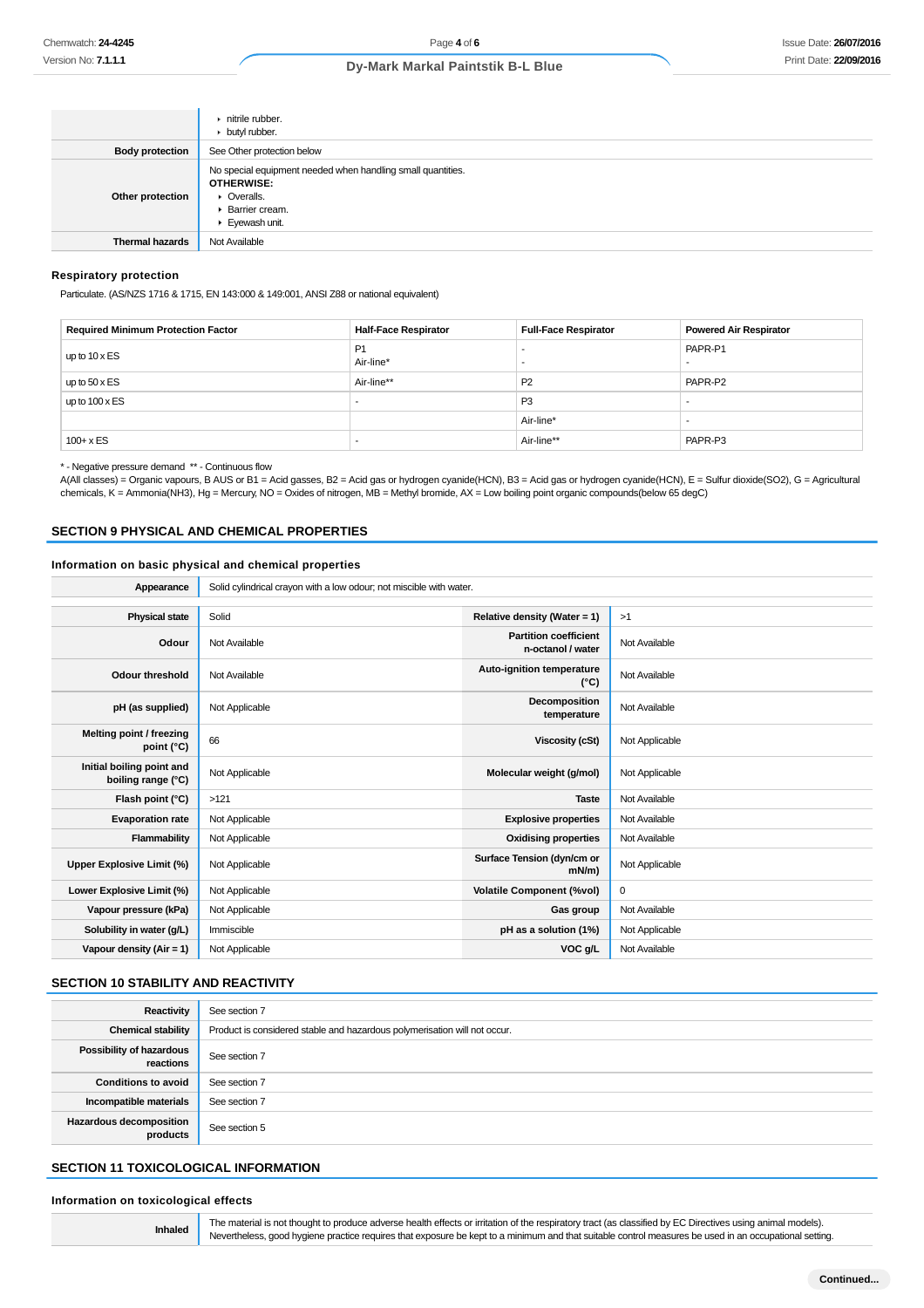| Ingestion                                   | Considered an unlikely route of entry in commercial/industrial environments Ingestion may result in nausea, abdominal irritation, pain and vomiting                                                                                                                                                      |                                    |  |
|---------------------------------------------|----------------------------------------------------------------------------------------------------------------------------------------------------------------------------------------------------------------------------------------------------------------------------------------------------------|------------------------------------|--|
| <b>Skin Contact</b>                         | The material is not thought to produce adverse health effects or skin irritation following contact (as classified by EC Directives using animal models).<br>Nevertheless, good hygiene practice requires that exposure be kept to a minimum and that suitable gloves be used in an occupational setting. |                                    |  |
| Eye                                         | Although the material is not thought to be an irritant (as classified by EC Directives), direct contact with the eye may cause transient discomfort characterised<br>by tearing or conjunctival redness (as with windburn). Slight abrasive damage may also result.                                      |                                    |  |
| Chronic                                     | Long-term exposure to the product is not thought to produce chronic effects adverse to the health (as classified by EC Directives using animal models);<br>nevertheless exposure by all routes should be minimised as a matter of course.                                                                |                                    |  |
| Dy-Mark Markal Paintstik<br><b>B-L Blue</b> | <b>TOXICITY</b><br>Not Available                                                                                                                                                                                                                                                                         | <b>IRRITATION</b><br>Not Available |  |

1. Value obtained from Europe ECHA Registered Substances - Acute toxicity 2.\* Value obtained from manufacturer's SDS. Unless otherwise specified data<br>extracted from RTECS - Register of Toxic Effect of chemical Substances

| <b>Acute Toxicity</b>                       | D.                  | Carcinogenicity                 | $\circ$                                                                                                                                                            |
|---------------------------------------------|---------------------|---------------------------------|--------------------------------------------------------------------------------------------------------------------------------------------------------------------|
| <b>Skin Irritation/Corrosion</b>            | $\scriptstyle\circ$ | Reproductivity                  | $\circ$                                                                                                                                                            |
| <b>Serious Eye</b><br>Damage/Irritation     | D                   | <b>STOT - Single Exposure</b>   | $\circ$                                                                                                                                                            |
| <b>Respiratory or Skin</b><br>sensitisation | $\circ$             | <b>STOT - Repeated Exposure</b> | $\circ$                                                                                                                                                            |
| <b>Mutagenicity</b>                         | S                   | <b>Aspiration Hazard</b>        | $\circ$                                                                                                                                                            |
|                                             |                     | Legend:                         | $\blacktriangleright$ - Data available but does not fill the criteria for classification<br>$\blacktriangleright$ - Data required to make classification available |

 $\bigcirc$  – Data Not Available to make classification

### **SECTION 12 ECOLOGICAL INFORMATION**

#### **Toxicity**

| Ingredient           | Endpoint                                                                                                                                                                                                                                                                                                                                                                                 | <b>Test Duration (hr)</b> | <b>Species</b> | Value          | Source         |
|----------------------|------------------------------------------------------------------------------------------------------------------------------------------------------------------------------------------------------------------------------------------------------------------------------------------------------------------------------------------------------------------------------------------|---------------------------|----------------|----------------|----------------|
| <b>Not Available</b> | Not Applicable                                                                                                                                                                                                                                                                                                                                                                           | Not Applicable            | Not Applicable | Not Applicable | Not Applicable |
| Legend:              | Extracted from 1. IUCLID Toxicity Data 2. Europe ECHA Registered Substances - Ecotoxicological Information - Aquatic Toxicity 3. EPIWIN Suite V3.12 -<br>Aquatic Toxicity Data (Estimated) 4. US EPA, Ecotox database - Aquatic Toxicity Data 5. ECETOC Aquatic Hazard Assessment Data 6. NITE (Japan) -<br>Bioconcentration Data 7. METI (Japan) - Bioconcentration Data 8. Vendor Data |                           |                |                |                |

#### **DO NOT** discharge into sewer or waterways.

### **Persistence and degradability**

| Ingredient | Persistence: Water/Soil               | Persistence: Air                      |
|------------|---------------------------------------|---------------------------------------|
|            | No Data available for all ingredients | No Data available for all ingredients |
|            |                                       |                                       |

### **Bioaccumulative potential**

| $\mathbf{m}$ |     |
|--------------|-----|
|              | ⊵nt |

## **Mobility in soil**

| Ingredient | <b>Mobility</b>                       |
|------------|---------------------------------------|
|            | No Data available for all ingredients |

### **SECTION 13 DISPOSAL CONSIDERATIONS**

**Waste treatment methods**

| Recycle wherever possible.<br>• Consult manufacturer for recycling options or consult local or regional waste management authority for disposal if no suitable treatment or disposal facility<br><b>Product / Packaging</b><br>can be identified.<br>Dispose of by: burial in a land-fill specifically licenced to accept chemical and / or pharmaceutical wastes or Incineration in a licenced apparatus (after<br>disposal<br>admixture with suitable combustible material)<br>Decontaminate empty containers. Observe all label safequards until containers are cleaned and destroyed. |
|-------------------------------------------------------------------------------------------------------------------------------------------------------------------------------------------------------------------------------------------------------------------------------------------------------------------------------------------------------------------------------------------------------------------------------------------------------------------------------------------------------------------------------------------------------------------------------------------|
|-------------------------------------------------------------------------------------------------------------------------------------------------------------------------------------------------------------------------------------------------------------------------------------------------------------------------------------------------------------------------------------------------------------------------------------------------------------------------------------------------------------------------------------------------------------------------------------------|

### **SECTION 14 TRANSPORT INFORMATION**

#### **Labels Required**

| <b>NO</b> |
|-----------|
|           |

# **Land transport (ADG): NOT REGULATED FOR TRANSPORT OF DANGEROUS GOODS**